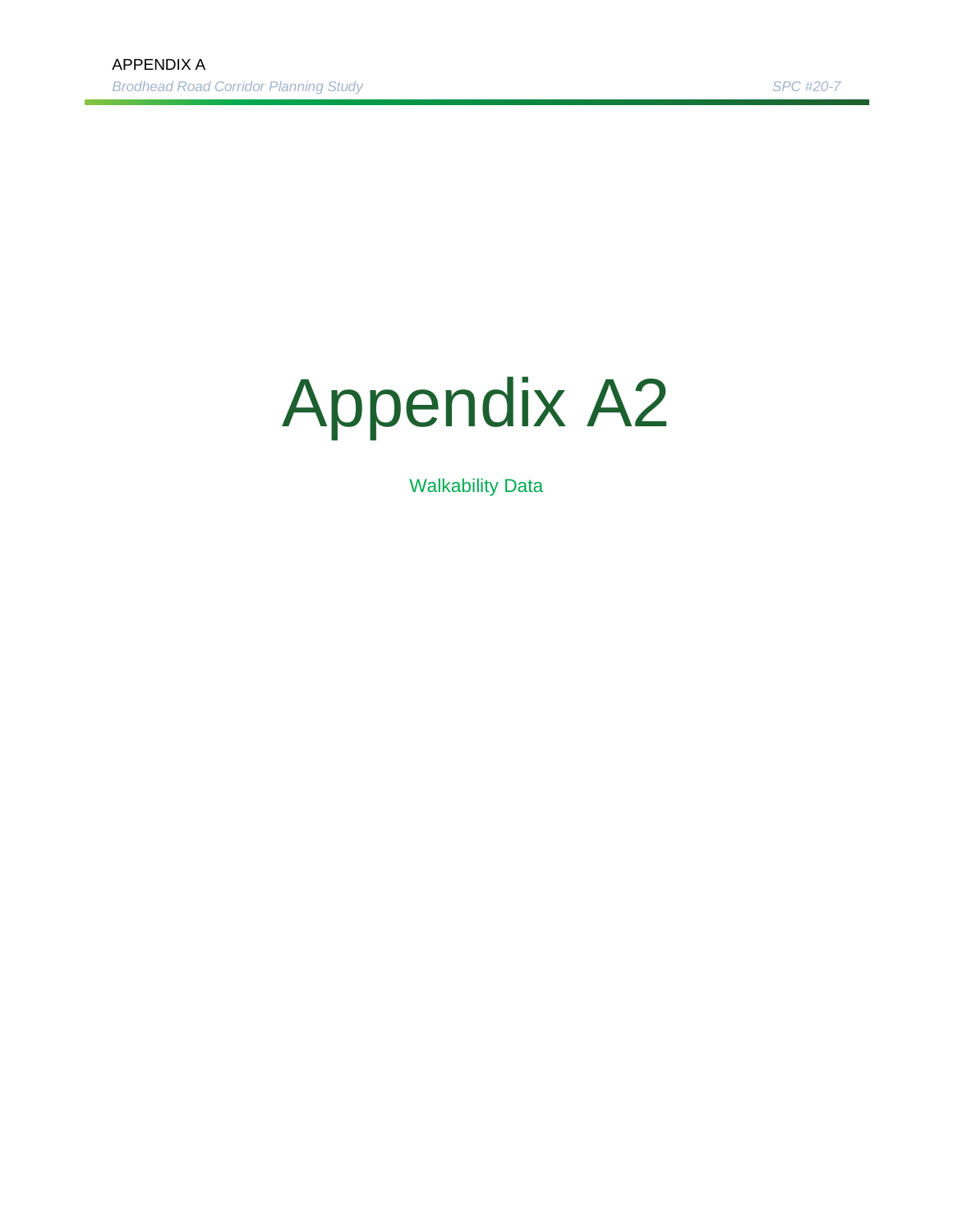## **WALKABILITY DATA**

#### **Study Intersection Crosswalk Evaluation**

Partial or complete infrastructure has been installed at five Brodhead Road intersections in Center Township (these range between one and four crossing segments); six intersections in Aliquippa (one to six crossing segments); and one intersection in Hopewell Township (9 potential crossing segments). As noted previously, sidewalk connectivity beyond an intersection is not common in this study area.

#### **Center Township (north to south):**

• Old Brodhead Road (Study Intersection 1): Crosswalks with landing pads, accessible ramps and pedestrian activated signals are available in two directions at this intersection. The landing pads do not connect with sidewalks in any direction. This is a relatively undeveloped location dominated by steep, wooded slopes.



- Wagner Road (Study Intersection 2): No crosswalks.
- Short Street/Milne Drive (Study Intersection 3): Crosswalks with landing pads, accessible ramps and pedestrian activated signals are available in two directions at the intersection, including pedestrian refuges associated with right-turn lanes. One of three landing pads connects with a sidewalk on Short Street. The other two landing pads do not provide connections. This is a commercial intersection, with major shopping destinations and bus stops in the area.
- Center Commons Boulevard (Study Intersection 4): Pedestrian-activated signals, landing pads and accessible ramps are available at two corners, though a crosswalk does not appear to have been painted. One landing pad connects with a sidewalk on Center Commons. This is a commercial intersection with major shopping destinations in the area.
- Beaver Valley Mall/Golf View Drive (Study Intersection 5): A crossing appears to have been painted in one direction across this four-way intersection, across the Mall Entrance drive and a right turn lane. Landing pads and accessible ramps are provided at three locations, with pedestrianactivated signals provided in four. The intersection is fully disconnected, however, with no sidewalks provided. This is a busy commercial intersection with major shopping destinations in the area.





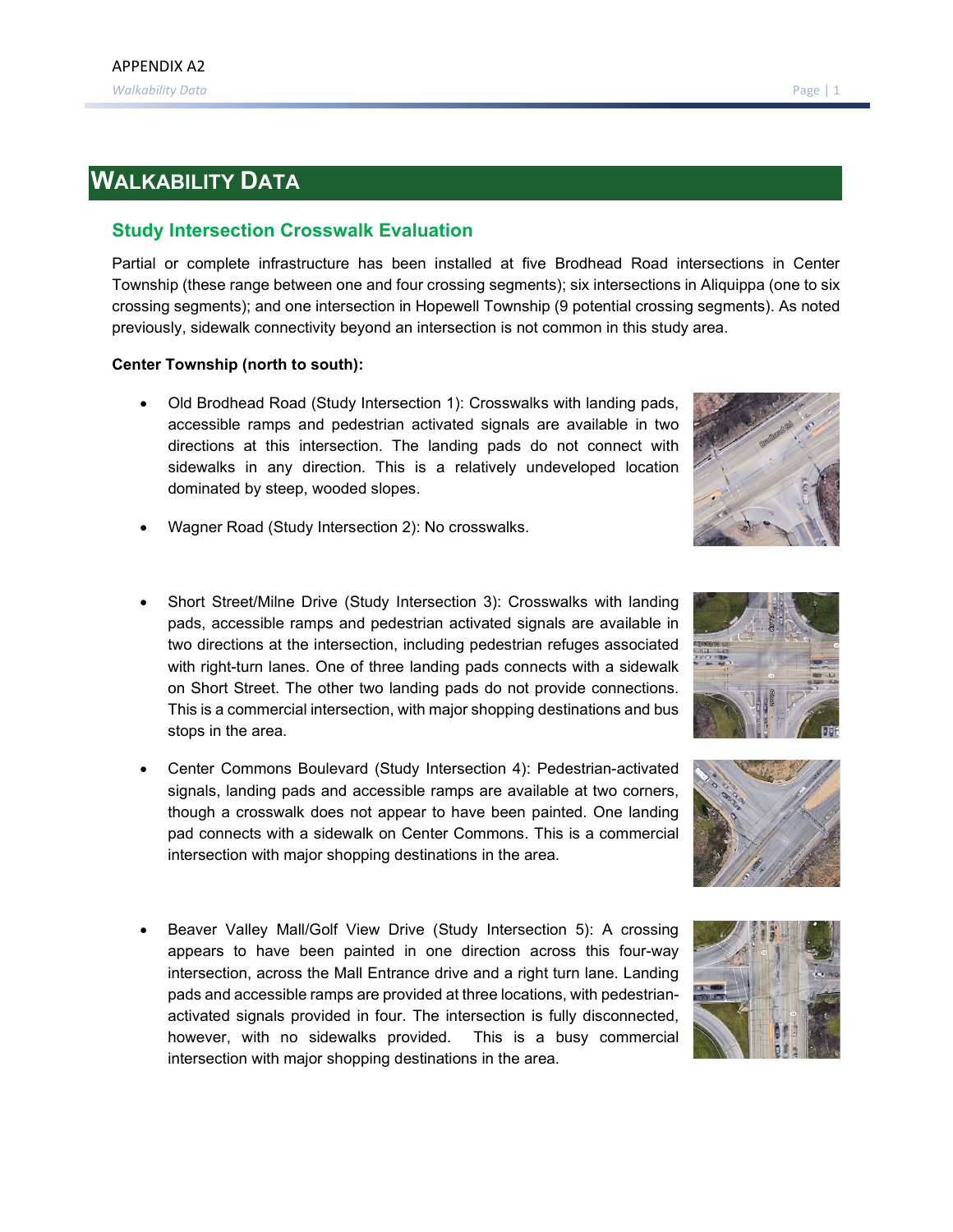- SR18 (Study Intersection 6): Pedestrian-activated signals are provided in four directions in the center of the intersection (not for the right-turn lanes), but crosswalks, landing pads and accessible ramps are not available. No sidewalks are present in the vicinity. This is a major commercial intersection.
- North Branch Road (Study Intersection 7), Baker Road (Study Intersection 8): No crosswalks.
- Community College Drive (Study Intersection 9): Pedestrian-activated signals are provided on two corners, however, no painted crosswalks, landing pads, accessible ramps are available. No sidewalks are present. This is a residential/commercial intersection, with storage units, a bank just outside the immediate intersection.
- Sherwood Drive (Study Intersection 10), Center Grange Road (Study Intersection 11), Main Street (Study Intersection 12), Shaffer Road (Study Intersection 13), Pleasant Drive (Study Intersection 14): No crosswalks.

#### **Aliquippa (north to south):**

- Chapel Road (Study Intersection 15): No crosswalks
- Hospital Drive/Caler Street: Landing pads and curb ramps without texture are available at three corners, and these connect to sidewalks along Brodhead Road, Hospital Drive and Caler Street. The two crossings are not painted. This is a non-signalized intersection. This is a bus stop location.This is a residential/commercial intersection, with medical office and hardware store in the area.
- Buchanan Street: Landing pads and curb ramps without texture are available on both sides of Buchanan, and these connect to sidewalks along Brodhead and Buchanan.The crossing is not painted. This is a nonsignalized intersection. This is a residential intersection.
- Richie Street: Landing pads and curb ramps without texture are provided at three corners, and these connect with sidewalks along Brodhead and Richie. The two crossings are not painted.This is a non-signalized intersection. This is a residential intersection.









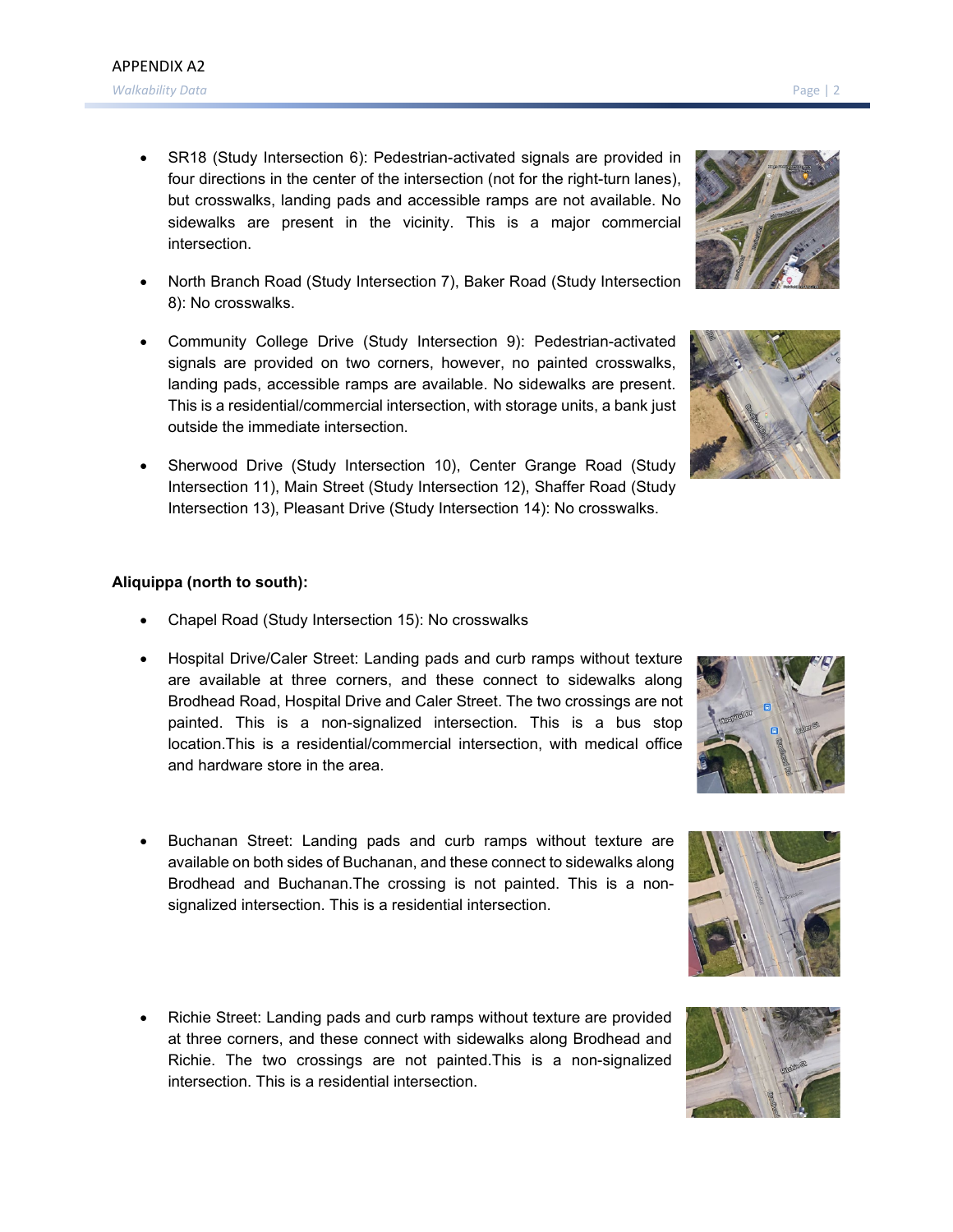- Admiral Street: Landing pads and curb ramps without texture are available on both sides of Admiral, and these connect to sidewalks along Brodhead and Admiral.The crossing is not painted. This is a non-signalized intersection. This is a bus stop location. This is a residential/commercial intersection, with services, shops, restaurants and pharmacy in th e southwest corner.
- Mill Street/Kennedy Boulevard (Study Intersection 16): Painted crosswalks are provided in four directions, including across right-turn lanes. Landing pads, accessible ramps and pedestrian-activated signals are provided one of two traffic island/pedestrian refuges. Pedestrian activated signals are provided in the other traffic island as well as the other two corners of the intersection. No sidewalk connections are available. This is an active commercial intersection, with services, shops, pharmacy, restaurants and other businesses in the area.
- Sheffield Road (Study Intersection 17): Painted crosswalks are provided in four directions. An accessible ramp without landing pad is provided at one corner. Pedestrian-activated signals are provided at all four corners. No sidewalk connections are available. This is an active commercial intersection, with bus stop, gas station, pharmacy and restaurants in the immediate area.

### **Hopewell Township:**

- Kane Road (Study Intersection 18), 20<sup>th</sup> Street (Study Intersection 19), Laird Street (Study Intersection 20), Longvue Drive (Study Intersection 21): No crosswalks.
- Five Points (SR151 Gringo Road/SR 151 Laurel Road / Heights Road/) Study Intersection 22:





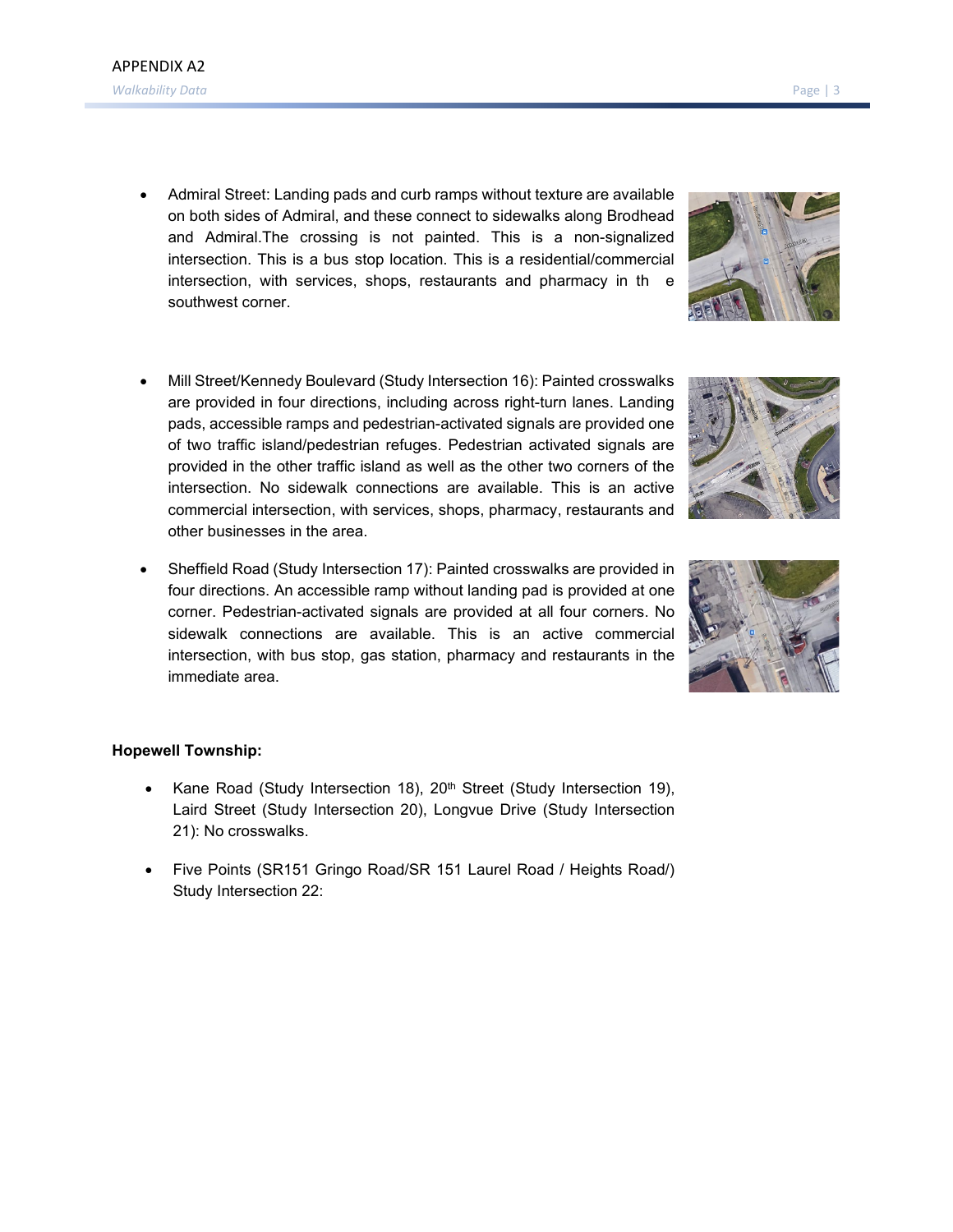Painted crosswalks are provided on four of five roads. Curb ramps with tactile strips and sidewalks are provided on three sides of one traffic island/pedestrian refuge, along with pedestrianactivated signals for Brodhead and SR 151. A curb ramp with tactile strip is provided at the northbound right-turn lane from Laurel Road, along with pedestrian-activated signal. No sidewalk connections are available in any direction. This is an active commercial intersection, with restaurants,



services, pharmacy, gas station and other shops in the immediate area.

#### **Bicycle Ridership Findings**

- Very light to light bicycle use occurs on Brodhead Road between the SR 18 intersection and Main Street in Center Township. In a few other locations along the corridor, light bicycle use occurs for short stretches where cyclists are generally traveling in an east-west direction but need to briefly follow Brodhead to make a connection. These areas are: 0.4-mile between Chapel Road and Mill Street/Kennedy Boulevard in Center Township; 0.1 mile between Pleasant Drive and Ridgeview Drive.
- Higher levels of bicycle traffic occur perpendicular to Brodhead Road, indicating that cyclists are simply crossing the road to connect elsewhere. Considering the most-used intersections individually:
	- $\circ$  Christy Drive to Baker Road Ext.: Very light bicycle use to reach the Center Area School District Complex and Community College of Beaver County.
	- o Main Street (west) / Center Grange Road (east): Light bicycle use in both directions at this intersection with Brodhead. Meanwhile, bicycles traveling north-south in this area appear to use Poplar Drive as an alternate to Brodhead Road, as it runs parallel to Brodhead (to the east) and also connects to CCBC.
	- o Shaffer Road: Light bicycle use across Brodhead in both directions.
	- o Mill Street (west) / Kennedy Boulevard (east): Light use of Brodhead Road itself from this intersection north 0.4 miles to Chapel Road. It is one of the only places within the Brodhead corridor study area that sees even light use. This intersection sees very light bicycle use on